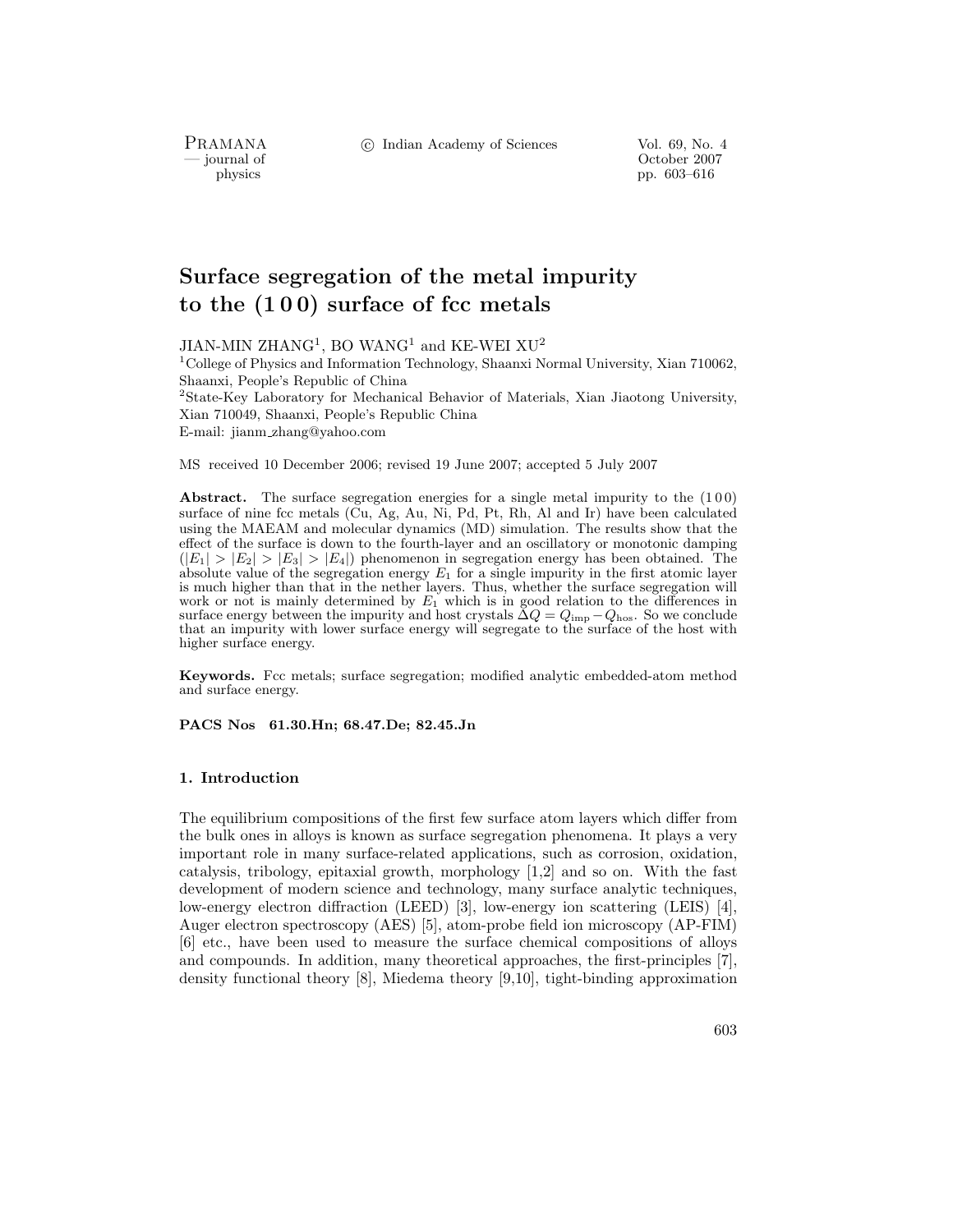[11–13], pair-potential theory [14,15], quasi-atom theory [16] and effective-medium theory [17] etc., have also been used to investigate the surface compositions and structures.

In this paper, the surface segregation energy for a single metal impurity to the  $(100)$  surface of nine fcc metals  $(Cu, Ag, Au, Ni, Pd, Pt, Rh, Al and Ir)$  has been calculated using the modified analytic embedded-atom method (MAEAM). The lattice relaxation is treated with the molecular dynamics (MD) simulation at a temperature of absolute zero and constant volume. The results show that the effect of the surface is down to the fourth-layer and an oscillatory or monotonic damping  $(|E_1|>|E_2|>|E_3|>|E_4|)$  phenomenon in segregation energy has been obtained. The absolute value of the segregation energy  $E_1$  for a single impurity in the first atomic layer is much higher than that in the nether layers. Thus, whether the surface segregation will work or not is mainly determined by  $E_1$  which is in good relation to the differences in surface energy between the impurity and host crystals  $\Delta Q = Q_{\rm imp} - Q_{\rm hos}$ . So we conclude that an impurity with lower surface energy will segregate to the surface of the host with higher surface energy.

The MAEAM was chosen because it is reasonably good in constructing the interatomic potentials for doped solid solution or alloy systems. In the embedded-atom method (EAM) originally proposed by Daw and Baskes [18,19], the embedded energy and pair potential are not given in analytical forms and do not consider the directional bonding of the atoms in a crystal. Thus EAM have no universality and they are very difficult to be applied systematically to doped solid solutions or alloys [20], and hence only very limited properties of alloys are available in the alloy systems. Thus, in order to construct one potential for doped solid solutions or alloy systems, Johnson provided an analytic EAM (AEAM) for fcc, bcc and hcp metals [21–23]. Following AEAM, Zhang *et al* [24] developed MAEAM by adding an energy modification term corresponding to a linear superposition of spherically averaged atomic electron density. This method seemed advisable to employ rather than the EAM for the calculations of doped solid solution and alloy, e.g. the elastic constants  $C_{11}$ ,  $C_{12}$  and  $C_{44}$  of Ni<sub>3</sub>Al calculated are 1197, 792 and 604 [25] by MAEAM, and 1572, 855 and 786 [26] by EAM. However, their experimental values are 1260, 790 and 736 eV·nm−<sup>3</sup> [27]. In our previous papers [28–32], the MAEAM was employed successfully to investigate the interface, grain boundary, surface adsorption and point defects.

#### **2. Methodology**

#### 2.1 *MAEAM*

In MAEAM, the total energy of a system  $E_t$  is expressed as [24]

$$
E_{t} = \sum_{i} F(\rho_{i}) + \frac{1}{2} \sum_{i} \sum_{j(\neq i)} \phi(r_{ij}) + \sum_{i} M(P_{i}), \qquad (1)
$$

$$
\rho_i = \sum_{j(\neq i)} f(r_{ij}),\tag{2}
$$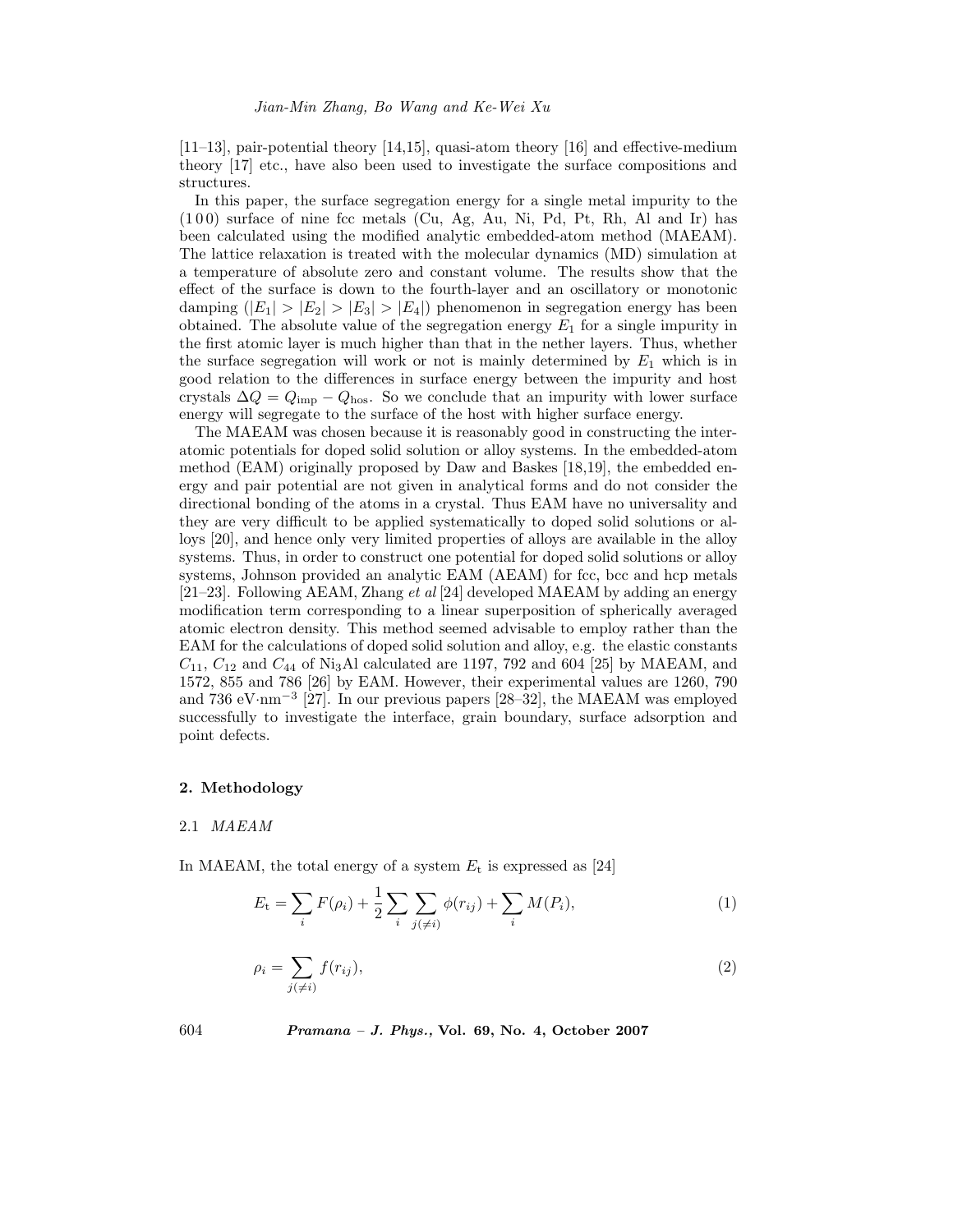$$
P_i = \sum_{j(\neq i)} f^2(r_{ij}),\tag{3}
$$

where  $F(\rho_i)$  is the energy to embed an atom in site i with electron density  $\rho_i$ , which is given by a linear superposition of the spherical averaged atomic electron density of other atoms  $f(r_{ij})$ ,  $r_{ij}$  is the separation distance of atom j from atom i,  $\phi(r_{ij})$  is the pair potential between atoms i and j, and  $M(P_i)$  is the modified term, which describes the energy change due to the non-spherical distribution of atomic electronic density and deviation from the linear superposition. Embedding function  $F(\rho_i)$ , pair potential  $\phi(r_{ij})$ , modified term  $M(P_i)$ , and atomic electron density  $f(r_{ij})$  take the following forms [33,34]:

$$
F(\rho_i) = -F_0 \left[ 1 - n \ln \left( \frac{\rho_i}{\rho_e} \right) \right] \left( \frac{\rho_i}{\rho_e} \right)^n, \tag{4}
$$

$$
\phi(r_{ij}) = k_0 + k_1 \left(\frac{r_{ij}}{r_{1e}}\right)^2 + k_2 \left(\frac{r_{ij}}{r_{1e}}\right)^4 + k_3 \left(\frac{r_{1e}}{r_{ij}}\right)^{12}, \quad r_{ij} \le r_{2e}, \quad (5)
$$

$$
M(P_i) = \alpha \left(\frac{P_i}{P_e} - 1\right)^2 \exp\left[-\left(\frac{P_i}{P_e} - 1\right)^2\right],\tag{6}
$$

$$
f(r_{ij}) = f_e \left(\frac{r_{1e}}{r_{ij}}\right)^6,\tag{7}
$$

where the subscript e denotes equilibrium state and  $r_{1e}$  is the first nearest neighbor distance at equilibrium. In this paper, the atomic electron density at equilibrium state  $f_e$  is chosen as [34]

$$
f_e = \left(\frac{E_c - E_{1f}}{\Omega}\right)^{3/5},\tag{8}
$$

where  $\Omega = a^3/4$  is the atomic volume in a metal with fcc structure.

The seven parameters  $n, \alpha, F_0, k_0, k_1, k_2$  and  $k_3$  in eqs (4)–(6) can be determined by fitting the cohesion energy  $E_c$ , the mono-vacancy formation energy  $E_{1f}$  given by  $E_{1f} = E_t^v - (E_t - E_c)$ , where  $E_t^v$  and  $E_t$  are the total energies of the lattices with and without a vacancy and  $E_c$  is the cohesion energy and compensates for the missing atom, the lattice constant a, and elastic constants  $C_{11}$ ,  $C_{12}$  and  $C_{44}$ . According to the principle that the energy versus separation distance curve fits the Rose equation [35], we get

$$
n = \sqrt{\frac{\Omega(C_{11} + 2C_{12})(C_{11} - C_{12})}{(216E_{1f}C_{44})}},\tag{9}
$$

$$
\alpha = \frac{\Omega(C_{12} - C_{44})}{32} - \frac{n^2 F_0}{8},\tag{10}
$$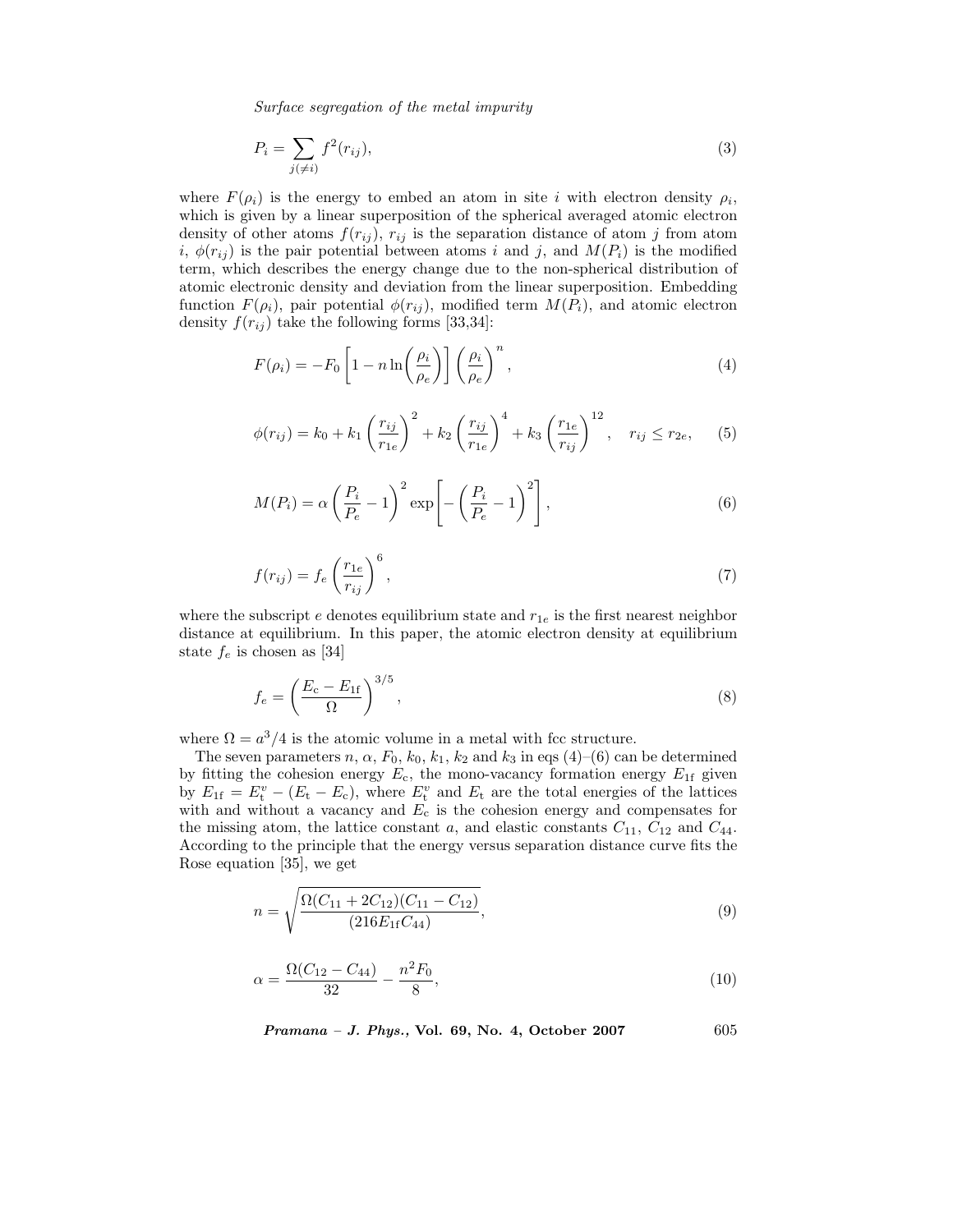*Jian-Min Zhang, Bo Wang and Ke-Wei Xu*

$$
F_0 = E_c - E_{1f}.
$$
\n(11)

The parameters of the potential energy  $k_0$ ,  $k_1$ ,  $k_2$  and  $k_3$  can be calculated with the following formulae [34]:

$$
k_0 = -\frac{E_{1f}}{9} - \frac{\Omega(-2989C_{11} + 2989C_{12} + 5481C_{44})}{42840},
$$
\n(12)

$$
k_1 = \frac{\Omega(-939C_{11} + 939C_{12} + 1311C_{44})}{9520},\tag{13}
$$

$$
k_2 = \frac{\Omega(32C_{11} - 32C_{12} - 33C_{44})}{1020},\tag{14}
$$

$$
k_3 = \frac{8\Omega(-C_{11} + C_{12} + 9C_{44})}{5355}.
$$
\n
$$
(15)
$$

According to the analysis of Zhang *et al*, the pair-potential  $\phi(r_{ij})$  represented by eq. (5) is available only for the separated distance between atoms, is shorter than the second neighbor distance  $r_{2e}$  and should be substituted by following cubic spline function (termed as a cut-off potential) while the separated distance between atoms varies in the range  $r_{2e}$  to  $r_c$  [33]:

$$
\phi(r_{ij}) = l_0 + l_1 \left(\frac{r_{ij}}{r_{2e}} - 1\right) + l_2 \left(\frac{r_{ij}}{r_{2e}} - 1\right)^2 + l_3 \left(\frac{r_{ij}}{r_{2e}} - 1\right)^3, \quad r_{2e} < r_{ij} \leq r_c. \tag{16}
$$

Four parameters  $l_0$ ,  $l_1$ ,  $l_2$ ,  $l_3$  and cut-off radius  $r_c$  are taken as

$$
l_0 = k_0 + k_1 s^2 + k_2 s^4 + k_3 s^{-12},\tag{17}
$$

$$
l_1 = 2k_1s^2 + 4k_2s^4 - 12k_3s^{-12},\tag{18}
$$

$$
l_2 = -\frac{2l_1}{(\gamma - 1)} - \frac{3l_0}{(\gamma - 1)^2},\tag{19}
$$

$$
l_3 = \frac{l_1}{(\gamma - 1)^2} + \frac{2l_0}{(\gamma - 1)^3},\tag{20}
$$

$$
r_{\rm c} = r_{2e} + 0.75(r_{3e} - r_{2e}),\tag{21}
$$

where  $r_{2e}$  and  $r_{3e}$  are the second and third neighbor distance at equilibrium,  $s =$  $r_{2e}/r_{1e}$  and  $\gamma = r_{\rm c}/r_{2e}$ , respectively.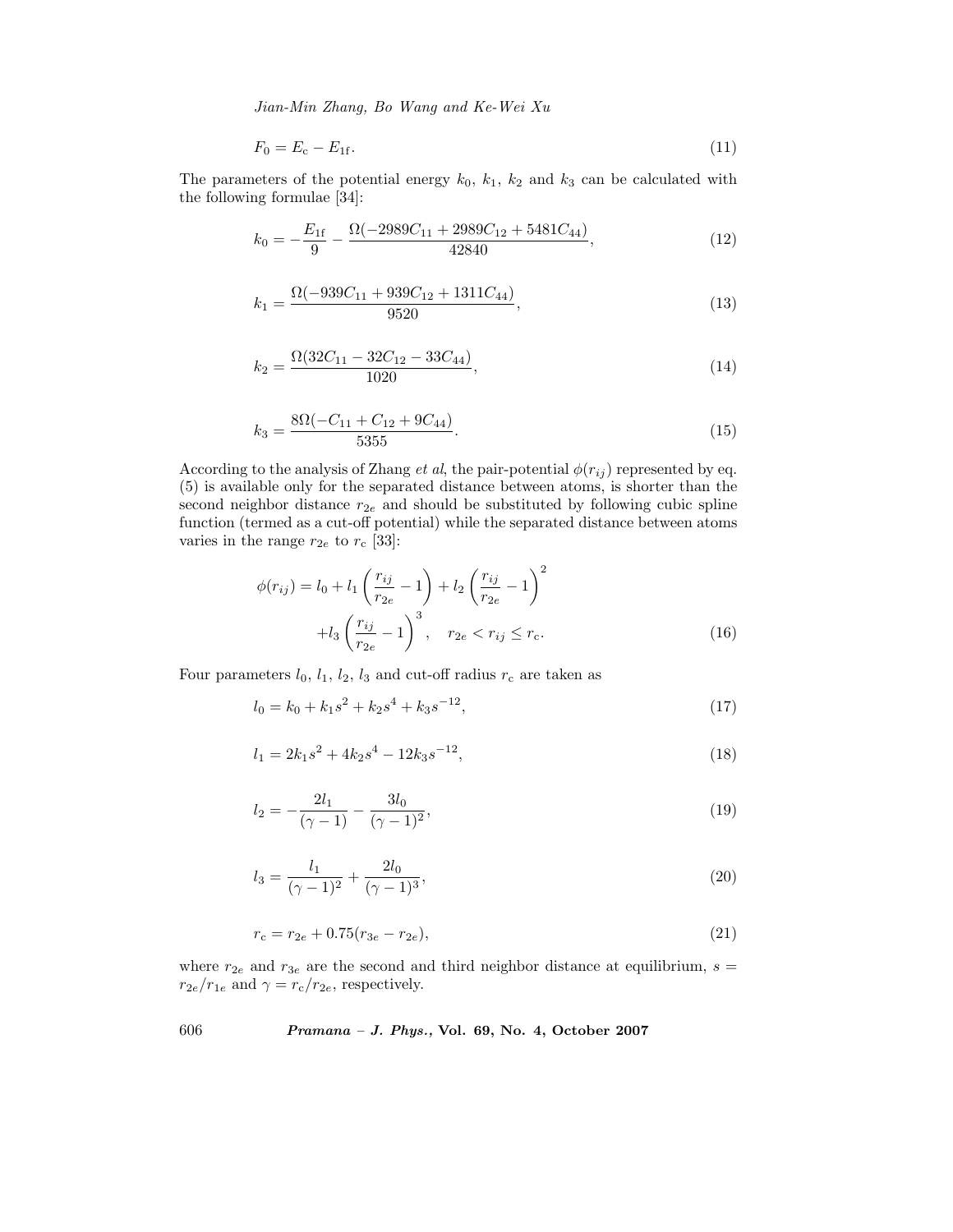|                | $\boldsymbol{a}$ | $E_c$ | $E_{1f}$ | $C_{11}$    | $C_{12}$    | $C_{44}$    |
|----------------|------------------|-------|----------|-------------|-------------|-------------|
| Metal          | $\rm(\AA)$       | (eV)  | (eV)     | $(eV·nm-3)$ | $(eV·nm-3)$ | $(eV·nm-3)$ |
| Cu             | 3.6147           | 3.49  | 1.17     | 1050        | 760         | 470         |
| Ag             | 4.0857           | 2.95  | 1.10     | 770         | 570         | 280         |
| Au             | 4.0788           | 3.81  | 0.90     | 1190        | 1010        | 260         |
| Ni             | 3.5236           | 4.44  | 1.45     | 1540        | 960         | 760         |
| P <sub>d</sub> | 3.8907           | 3.89  | 1.30     | 1400        | 1080        | 450         |
| Pt             | 3.9239           | 5.84  | 1.20     | 2120        | 1720        | 520         |
| Rh             | 3.8401           | 5.75  | 2.90     | 2470        | 1450        | 1380        |
| Al             | 4.0496           | 3.39  | 0.64     | 650         | 460         | 270         |
| Ir             | 3.8389           | 6.94  | 3.50     | 3550        | 1940        | 2060        |

**Table 1.** The input physical parameters for nine fcc metals [36–39].

The input physical parameters are listed in table 1, and the calculated model parameters  $f_e$ ,  $n$ ,  $\alpha$ ,  $F_0$ ,  $k_i$  and  $l_i$   $(i = 0, 1, 2, 3)$  for nine fcc metals Cu, Ag, Au, Ni, Pd, Pt, Rh, Al and Ir are listed in table 2 for convenience.

In the present paper, the alloy interaction potential between different atomic species is that of Johnson with some modification, as follows [40]:

$$
\phi^{AB}(r) = \frac{1}{2} \left[ \frac{\Omega^B f^B(r)}{\Omega^A f^A(r)} \phi^A(r) + \frac{\Omega^A f^A(r)}{\Omega^B f^B(r)} \phi^B(r) \right],\tag{22}
$$

here the superscripts A and B in the atomic volume  $\Omega$ , electron density function  $f(r)$  and interactive potential  $\phi(r)$  represent atoms A and B respectively.

#### 2.2 *Computational procedure*

The total number of atoms is 1445 and that of the atoms on each layer is 85, a surface super-cell containing 17 layers of  $(100)$  atomic plane from the bottom of the cell along the x-axis are used for each fcc metal, which is large enough to model the surface interaction and effects between the host and impurity atoms. A mantle of the atoms fixed at their perfect lattice positions around the super-cell is used as boundary to ensure that each atom in the super-cell has a complete set of neighbors within the range of interatomic potential except for introduction of the surface. The lattice relaxation that resulted from the existence of the interaction between the host and impurity atoms are treated with the MD simulation [33,34]. The force applied to the ith atom from the other atoms is calculated by

$$
f_i^{\alpha} = -\frac{\partial E_i}{\partial r_{ij}^{\alpha}} = -\left[F'(\rho_i) \sum_{j(\neq i)} f'(r_{ij}) \frac{r_{ij}^{\alpha}}{r_{ij}} + \frac{1}{2} \sum_{j(\neq i)} \phi'(r_{ij}) \frac{r_{ij}^{\alpha}}{r_{ij}} + 2M'(P_i) \sum_{j(\neq i)} f(r_{ij}) f'(r_{ij}) \frac{r_{ij}^{\alpha}}{r_{ij}}\right],
$$
\n(23)

where the superscript  $\alpha$  (denoted by x, y or z) in  $f_i^{\alpha}$  and  $r_{ij}^{\alpha}$  represents the  $\alpha$ th component of the force  $(f_i)$  and the separation distance  $(r_{ij})$  of atom j from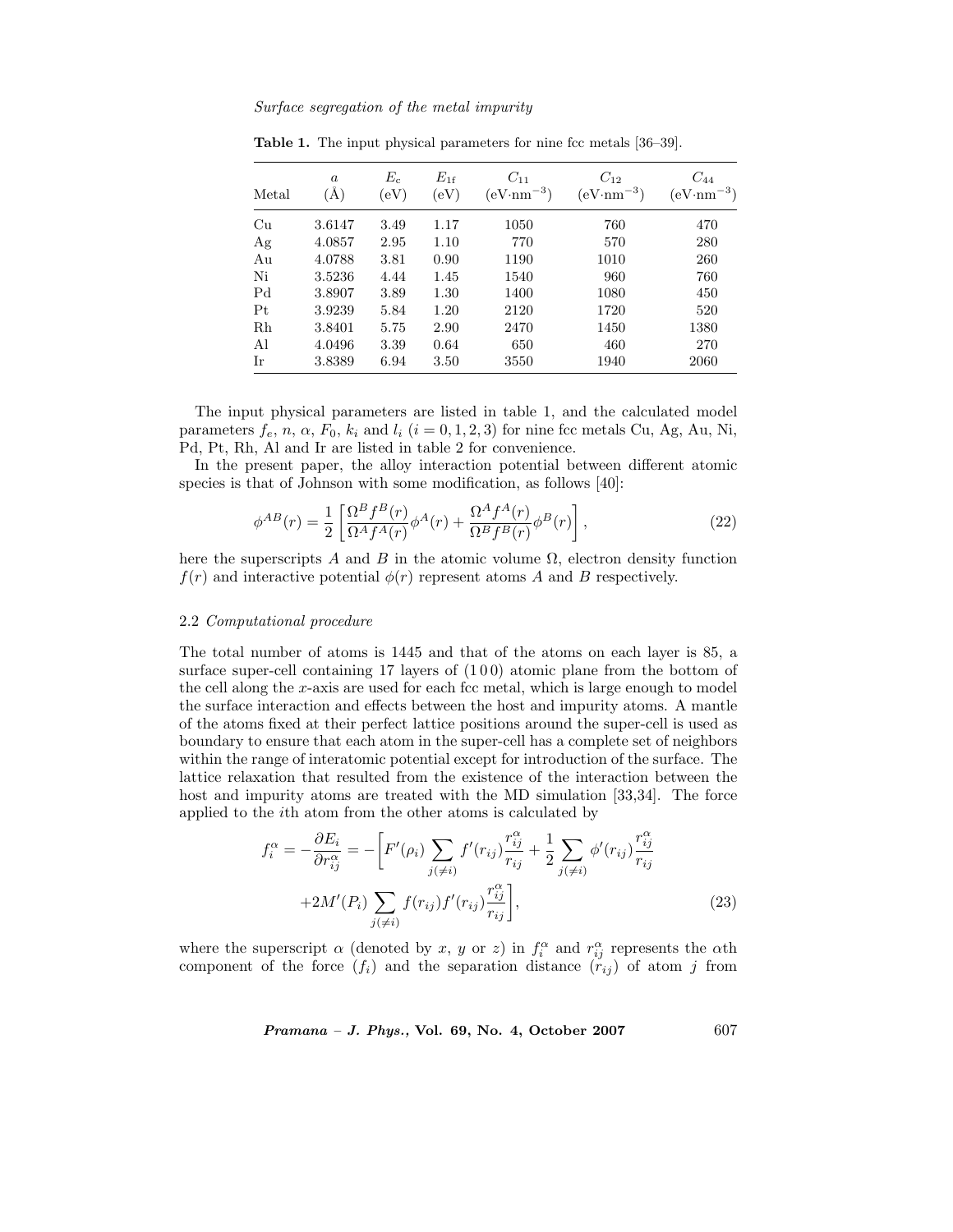|                 | <b>Table</b>                                                       | MAEAN                                                    | model                                                                      |    | $_{\rm for\ nine}$ :<br><b>TATS</b>                                       |                                                          | metals. $\alpha$ .                                                                                    | $t_{0}$ .                                                                        | $k_i$ and $l_i$ ( $i = 0, 1, 2, 3$ )                           |                                                                             | values<br>The                                                                                                                       | are in                                                                                                                           |
|-----------------|--------------------------------------------------------------------|----------------------------------------------------------|----------------------------------------------------------------------------|----|---------------------------------------------------------------------------|----------------------------------------------------------|-------------------------------------------------------------------------------------------------------|----------------------------------------------------------------------------------|----------------------------------------------------------------|-----------------------------------------------------------------------------|-------------------------------------------------------------------------------------------------------------------------------------|----------------------------------------------------------------------------------------------------------------------------------|
| $_{\rm{detal}}$ |                                                                    |                                                          |                                                                            | £ń | ξg                                                                        | k,                                                       | $\overline{k_2}$                                                                                      | k3                                                                               | $\epsilon$                                                     | 5                                                                           | S)                                                                                                                                  |                                                                                                                                  |
|                 |                                                                    |                                                          |                                                                            |    |                                                                           |                                                          |                                                                                                       |                                                                                  |                                                                |                                                                             |                                                                                                                                     |                                                                                                                                  |
|                 |                                                                    |                                                          |                                                                            |    |                                                                           |                                                          |                                                                                                       |                                                                                  |                                                                |                                                                             |                                                                                                                                     |                                                                                                                                  |
|                 |                                                                    |                                                          |                                                                            |    |                                                                           |                                                          |                                                                                                       |                                                                                  |                                                                |                                                                             |                                                                                                                                     |                                                                                                                                  |
| デ               | 1.3767<br>0.3472<br>0.3472<br>0.3525<br>0.3400<br>0.3400<br>0.3400 | 0.2722<br>0.3129<br>0.4404<br>0.3637<br>0.3643<br>0.3643 | 0.0855<br>0.13171<br>0.32713939<br>0.0344219<br>0.0530<br>0.0530<br>0.0530 |    | -0.6011<br>-0.49517<br>-0.4517 7820<br>-0.6634 4245<br>-0.4245<br>-1.5278 | 0.4265<br>0.3211<br>0.3062<br>0.4477<br>0.4457<br>0.3062 | $-0.0721$<br>$-0.0475$<br>$-0.0696$<br>$-0.06686$<br>$-0.0664$<br>$-0.0646$<br>$-0.1796$<br>$-0.0461$ | $0.0695$<br>$0.0591$<br>$0.0547$<br>$0.1023$<br>$0.0820$<br>$0.0966$<br>$0.0966$ | 55<br>0.0356<br>0.0256<br>0.0320<br>0.0044<br>0.0044<br>0.0044 | 0.5390<br>0.5137<br>0.4642<br>0.382<br>0.7107<br>0.4772<br>0.4772<br>0.4772 | $\begin{array}{r} -2.6446 \\ -1.6724 \\ -1.8060 \\ -2.8060 \\ -8.8013 \\ -4.9574 \\ -1.03630 \\ -1.03630 \\ -6.1288 \\ \end{array}$ | $\begin{array}{c} 4.1359\\ -1.5876\\ 0.5876\\ 0.6523\\ 2.3.8030\\ 11.2690\\ 78.1380\\ 18.6410\\ 18.6410\\ 18.6410\\ \end{array}$ |
|                 |                                                                    |                                                          |                                                                            |    |                                                                           |                                                          |                                                                                                       |                                                                                  |                                                                |                                                                             |                                                                                                                                     |                                                                                                                                  |
|                 |                                                                    |                                                          |                                                                            |    |                                                                           |                                                          |                                                                                                       |                                                                                  |                                                                |                                                                             |                                                                                                                                     |                                                                                                                                  |
| こさる             |                                                                    |                                                          |                                                                            |    |                                                                           |                                                          |                                                                                                       |                                                                                  |                                                                |                                                                             |                                                                                                                                     |                                                                                                                                  |
|                 |                                                                    |                                                          |                                                                            |    |                                                                           |                                                          |                                                                                                       |                                                                                  |                                                                |                                                                             |                                                                                                                                     |                                                                                                                                  |
|                 |                                                                    | .3296                                                    |                                                                            |    |                                                                           | .7663                                                    |                                                                                                       | 3577                                                                             |                                                                |                                                                             |                                                                                                                                     |                                                                                                                                  |

608 *Pramana – J. Phys.,* **Vol. 69, No. 4, October 2007**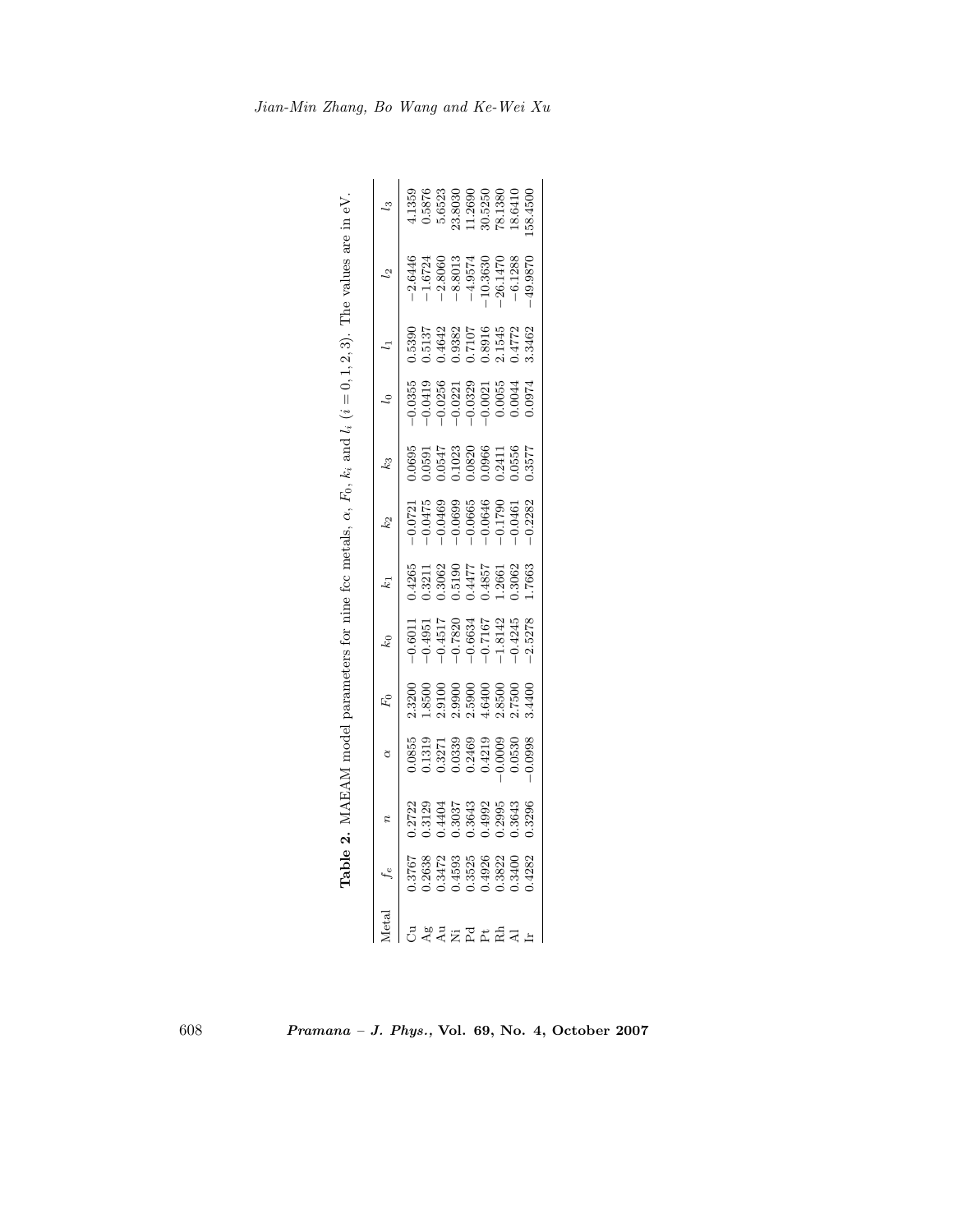atom *i.*  $E_i = F(\rho_i) + \frac{1}{2} \sum_{j(\neq i)} \phi(r_{ij}) + M(P_i)$  is the energy contribution from atom  $i$  and eq. (1) becomes

$$
E_{\rm t} = \sum_{i} E_i. \tag{24}
$$

# **3. Results and discussion**

The simulation is done for some time under zero temperature and zero pressure for equilibration purposes, because the computation simulation technique we employ does not explicitly account for the effect of temperature, and the corresponding results are strictly consistent with 0 K data. In order to assess the stability of the impurity in different sites of the crystallite, we simulate the energy for an impurity atom in different non-equivalent impurity positions of nine fcc metal  $(100)$ surfaces based on the energy minimization principle. The resulting equilibrated configuration is mapped onto its corresponding local minimum-energy configuration by simulation. In all calculations a sufficient number of atoms around the mobile impurity are treated as movable discrete particles. The calculation treats the distortion of the lattice far from impurity as the superposition of displacement fields of point forces in the elastic continuum. The electronic contributions to the relaxation of the lattice due to the redistribution of the electrons are neglected. The lattice distortion in the vicinity of the impurity is determined by an iteration process minimizing the energy: at each step one calculates the displacements of the atoms from the 'equilibrium positions' given in the previous step; in this way rapid convergence is attained. In all cases the impurity produces a displacement of the host atoms surrounding it, and during relaxation of the lattice the impurity migrates from an arbitrarily chosen position into an equilibrium configuration. The stability of the various configurations versus different impurity sites is beyond the scope of this work, and we have just observed the most stable and relatively immobile surface segregation configurations.

For the extreme dilute limits of the alloy, a single impurity in a lattice point can be assumed to be created by substituting a host atom from the corresponding position. The surface segregation energy  $E$ , which is defined as the difference in energy for placing a substitutional impurity or solute atom at different surface atomic layers of an otherwise pure material relative to placing the substitutional impurity in the bulk, is calculated for a single impurity placed in each atomic plane of the nine fcc metal  $(100)$  surfaces.

The results show that the effect of the surface to the segregation energy is only down to the fourth-layer. So they are listed in table 3 (top lines) together with other available theoretical and experimental values for comparing, and the more accurate first principle values [67,68] are listed in the last lines of table 3. From energy minimization and definition of the surface segregation energy above, we know that a negative value of a surface segregation energy  $E$  on an atomic layer implies that the impurity or solute will exist in that layer. On the contrary, a positive value of a surface segregation energy  $E$  on an atomic layer implies that the impurity or solute cannot exist in that layer. Excepting Ni in Pt host, our calculated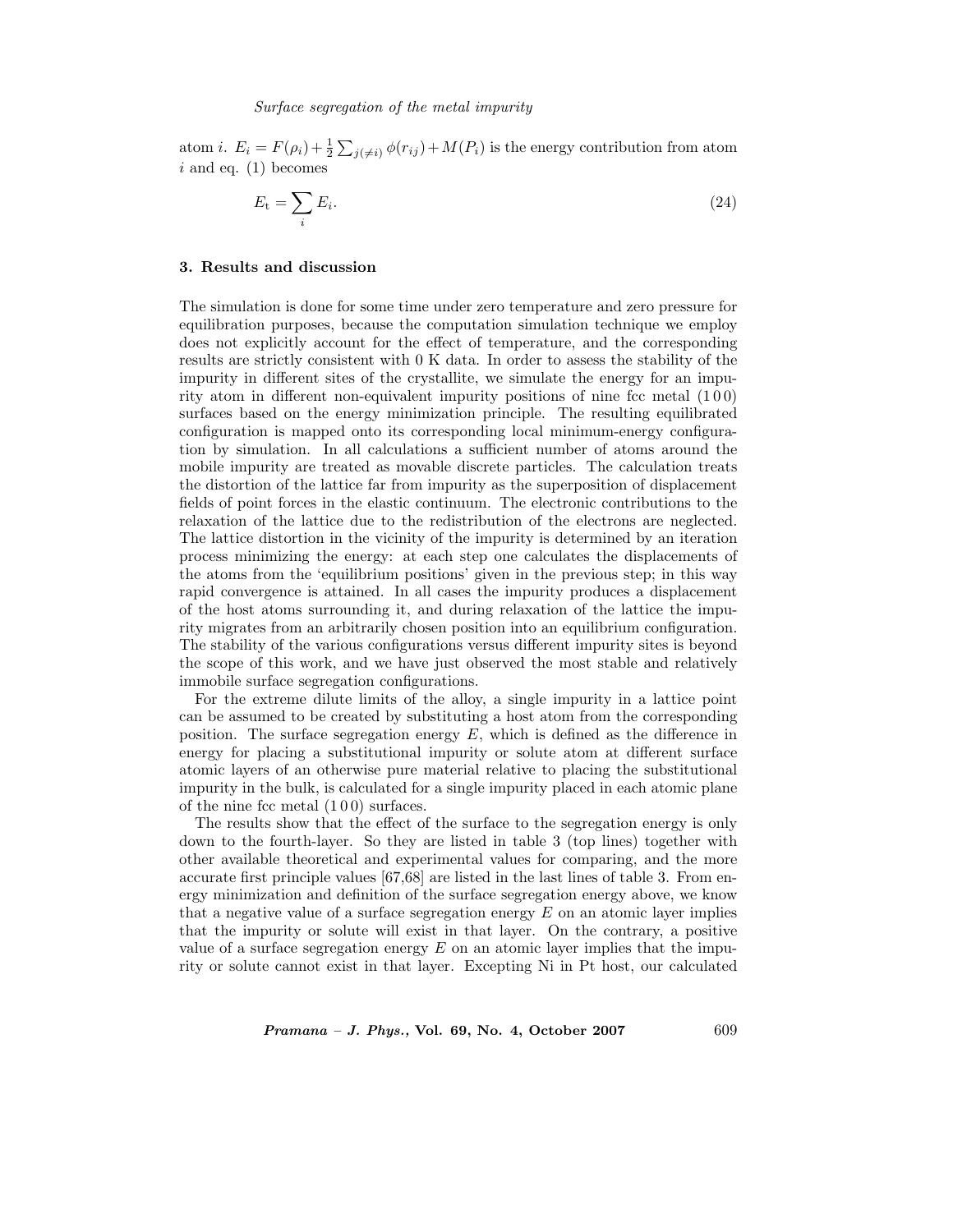| <b>Table 3.</b> The segregation energies $E_i$ (eV) of a single impurity to the <i>i</i> th atomic layer of a (100) surface. The |
|----------------------------------------------------------------------------------------------------------------------------------|
| segregation energy is the total energy of the host with a single impurity in the <i>i</i> th layer of a $(100)$ surface relative |
| to the energy of the impurity in the bulk of a host fcc metal. The columns correspond to the impurity and the                    |
| rows correspond to the host, and the second column lists the $(100)$ surface energies $Q \text{ (mJ·m}^{-2})$ of the host        |
| metals [69].                                                                                                                     |

|                |               | metals [69]    |                                       |                                                              |                                           | rows correspond to the host, and the second column lists the $(110)$ surface energies $Q$ (m.) of the host |                           |                    |             |                |             |
|----------------|---------------|----------------|---------------------------------------|--------------------------------------------------------------|-------------------------------------------|------------------------------------------------------------------------------------------------------------|---------------------------|--------------------|-------------|----------------|-------------|
|                |               |                |                                       |                                                              |                                           |                                                                                                            | Impurity                  |                    |             |                |             |
| Host           | $\mathcal{O}$ | $E_i$          | ්                                     | $A_{\rm g}$                                                  | Au                                        | Ż                                                                                                          | $_{\rm Pd}$               | 式                  | Rh          | $\overline{A}$ | ᅼ           |
| $\ddot{\circ}$ | 1651          | $E_1$          |                                       | $-0.46$ [41]<br>$-0.0701$                                    | $-0.207$<br>$-0.37$ [44]<br>$-0.40$ [41   | 0.233 [48]<br>0.1061<br>$0.11$ [41]                                                                        | $-0.0555$<br>$-0.13$ [41] | 0.2138<br>0.15[41] | 0.2754      | $-0.0917$      | 0.3455      |
|                |               |                |                                       | $\begin{array}{c} \rm Y\ [42,43] \\ -0.28\ [67] \end{array}$ | $-0.49$ [45]<br>Y [46,47]<br>$-0.14$ [67] | $\overline{181}$ N<br>$0.12$ [67]                                                                          | $-0.03$ [67]              | $0.21$ [67]        | $0.13$ [67] |                | 0.42 [67]   |
|                |               | $\,E_2\,$      |                                       | $-0.0038$                                                    | $-0.0448$                                 | $-0.256$                                                                                                   | 0.0194                    | 0.072              | $-0.0117$   | 0.0548         | $-0.0343$   |
|                |               |                |                                       | $-0.04$ [41]                                                 | $-0.01$ [41]                              | $-0.147$ [48]<br>$-0.03$ [41]                                                                              | $0.04$ [41]               | 0.01 [41]          |             |                |             |
|                |               |                |                                       | $-0.0031$                                                    | $-0.005$                                  | $-0.0016$                                                                                                  | 0.0038                    | 0.0057             | $-0.0038$   | 0.0047         | $-0.0043$   |
|                |               | E3<br>E4<br>E1 |                                       | 0.0001                                                       | $-0.0001$                                 |                                                                                                            | 0.0001                    | 0.0001             | $-0.0001$   | 0.0001         | $-0.0001$   |
| $A_{8}^{a}$    | 1275          |                | 0.1613                                |                                                              | 0.0505                                    | 0.328                                                                                                      | 0.0877                    | 0.0189             | 0.7569      | $-0.1178$      | 0.9434      |
|                |               |                | $N$ [45]<br>$0.1$ [41]                |                                                              | $N$ [50]<br>$0.11$ [41]                   | 0.11 [41]                                                                                                  | 0.24 [41]                 | 0.42 [41]          |             |                |             |
|                |               |                | $0.15$ [67]                           |                                                              | 0.07 [67]                                 | $0.35$ [67]                                                                                                | $0.28$ [68]               | 0.27 [67]          | 0.46 [67]   |                | $0.55$ [68] |
|                |               | $E_2$          | $-0.0192$                             |                                                              | 0.0408                                    | $-0.0227$                                                                                                  | 0.0285                    | $-0.0737$          | $-0.0685$   | 0.0486         | $-0.1215$   |
|                |               |                | $0.01$ [41]                           |                                                              | $0.01$ [41]                               | $-0.03$ [41]                                                                                               | $0.02$ [41]               | $-0.01$ [41]       |             |                |             |
|                |               | $E_3$          | $-0.0011$                             |                                                              | 0.0022                                    | $-0.0011$                                                                                                  | 0.0016                    | $-0.0025$          | $-0.0016$   | 0.002          | $-0.0018$   |
|                |               | $E_4$          |                                       |                                                              |                                           |                                                                                                            |                           |                    |             |                |             |
| Au             | 1083          |                | 0.4818                                | $-0.1394$                                                    |                                           | 0.7025                                                                                                     | 0.2863                    | 0.0877             | 1.1626      | $-0.0614$      | 1.379       |
|                |               |                | 0.15[41]                              | $-0.07$ [41]                                                 |                                           | 0.15[41]                                                                                                   | 0.21 [41]                 | 0.38[41]           |             |                |             |
|                |               |                | N [46,47]<br>0.34 [68]<br>$0.56$ [44] | Y[43,51]                                                     |                                           |                                                                                                            |                           |                    |             |                |             |
|                |               |                |                                       | $-0.04$ [67]                                                 |                                           | $N$ [52]<br>0.56 [68]                                                                                      | $N [53]$<br>0.28 $[68]$   | 0.21 [67]          | 0.44 [68]   |                | 0.50 [68]   |

 $0.50 [68]$ 

# *Jian-Min Zhang, Bo Wang and Ke-Wei Xu*

610 *Pramana – J. Phys.,* **Vol. 69, No. 4, October 2007**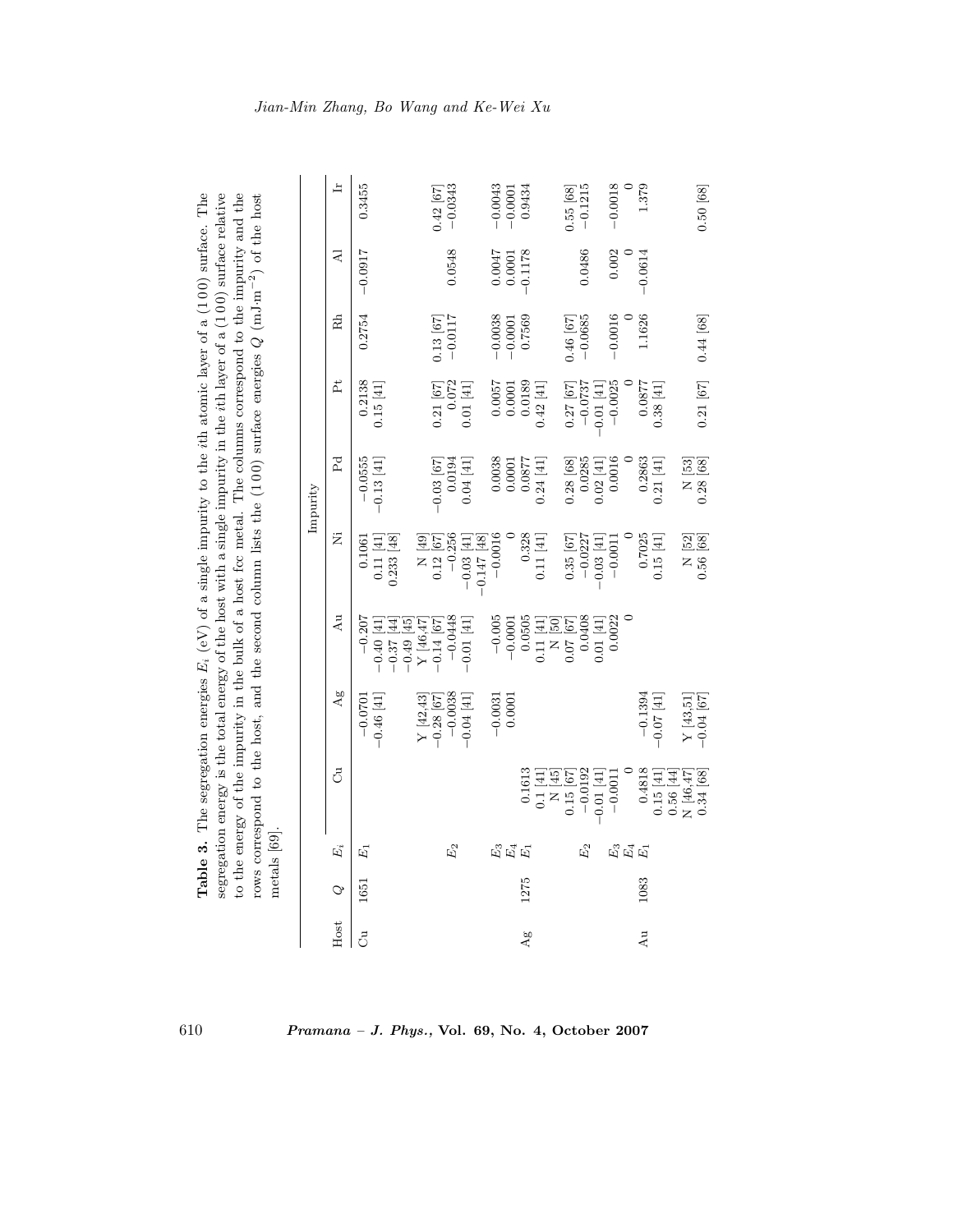| $-0.2101$                                           | $-0.0041$<br>0.0728                                        |                     |      |                                                                                               |  | $-0.16$ [68]<br>$-0.0593$ |        |                                                                                                                                                                                                                                                                                                                           | $-0.0061$<br>$-0.0001$<br>0.7405                           |             |  | 0.77 [67]<br>-0.1592   |           |  |                | $-0.0034$<br>0<br>1.2977 |                                                                                                                                                                                                                                                                                                                                                                                                                                                                                                         | 1.44 [67]    |
|-----------------------------------------------------|------------------------------------------------------------|---------------------|------|-----------------------------------------------------------------------------------------------|--|---------------------------|--------|---------------------------------------------------------------------------------------------------------------------------------------------------------------------------------------------------------------------------------------------------------------------------------------------------------------------------|------------------------------------------------------------|-------------|--|------------------------|-----------|--|----------------|--------------------------|---------------------------------------------------------------------------------------------------------------------------------------------------------------------------------------------------------------------------------------------------------------------------------------------------------------------------------------------------------------------------------------------------------------------------------------------------------------------------------------------------------|--------------|
| 0.122                                               | $\begin{array}{c} 0.0045 \\ 0.0001 \\ -0.1414 \end{array}$ |                     |      |                                                                                               |  |                           | 0.0613 |                                                                                                                                                                                                                                                                                                                           | $\begin{array}{c} 0.0066 \\ 0.0001 \\ -0.1585 \end{array}$ |             |  |                        | $-0.1038$ |  |                | $-0.0038$<br>$-0.1615$   |                                                                                                                                                                                                                                                                                                                                                                                                                                                                                                         |              |
| $-0.1347$                                           | $-0.0036$<br>0.0796                                        |                     |      |                                                                                               |  | $-0.10$ [68]<br>$-0.0249$ |        |                                                                                                                                                                                                                                                                                                                           | $-0.0054$<br>$-0.0001$<br>$0.584$                          |             |  | $0.36$ [68]<br>-0.0965 |           |  |                |                          | $\begin{array}{r} -0.003 \\ 0.0925 \\ 1.0925 \\ 0.966 \\ \hline \text{N} \text{ [64,66]} \\ 0.26 \text{ [8]} \\ \end{array}$                                                                                                                                                                                                                                                                                                                                                                            |              |
|                                                     |                                                            |                     |      | $\begin{array}{r} -0.1651 \ -0.05 \ [41] \ -0.0054 \ -0.0001 \ -0.0001 \ -0.3002 \end{array}$ |  |                           |        | $\begin{array}{c} -0.17\ [68] \\ 0.0721 \\ 0.0721 \end{array}$                                                                                                                                                                                                                                                            |                                                            |             |  |                        |           |  |                |                          |                                                                                                                                                                                                                                                                                                                                                                                                                                                                                                         |              |
|                                                     |                                                            |                     |      | $\begin{array}{c} 0.0827 \\ -0.04\ {\rm [41]} \\ 0.0036 \\ -0.0036 \\ -0.0114 \\ \end{array}$ |  |                           |        | $\begin{array}{c} \rm Y \ [57] \\[-1mm] -0.27 \ [67] \\[-1mm] 0.0243 \\[-1mm] 0.0243 \end{array}$                                                                                                                                                                                                                         | $0.0054$<br>0.0001                                         |             |  |                        |           |  |                |                          | $\begin{array}{r} -0.1975 \ -0.23 \ \text{[41]} \\ \text{Y} \ \text{[60]} \\ 0.01 \ \text{[67]} \end{array}$                                                                                                                                                                                                                                                                                                                                                                                            |              |
| $-0.0597$<br>$-0.13$ [41]<br>$-0.0025$<br>$-0.0025$ |                                                            |                     |      |                                                                                               |  |                           |        |                                                                                                                                                                                                                                                                                                                           |                                                            |             |  |                        |           |  |                |                          | $\begin{array}{r} 0.2501\\ 0.2501\\ 0.02\ [41]\\ 0.22\ [87,99]\\ 0.22\ [87]\\ -0.23\ [87]\\ -0.021\ [41]\\ -0.021\ [41]\\ -0.7136\\ -0.713\ [89]\\ -0.713\ [89]\\ 0.46\ [67] \end{array}$                                                                                                                                                                                                                                                                                                               |              |
|                                                     |                                                            |                     |      | $-0.3047$<br>$-0.94$ [41]                                                                     |  |                           |        | $\begin{array}{r} \left[ 52, 55, 56 \right] \\ -0.46 \left[ 67 \right] \\ -0.0445 \\ -0.0445 \end{array}$                                                                                                                                                                                                                 |                                                            |             |  |                        |           |  |                |                          | $\begin{array}{r rrrr} \text{(a)} & \text{(b)} & \text{(c)} & \text{(d)} & \text{(e)} \\ \hline \text{(c)} & \text{(e)} & \text{(f)} & \text{(f)} & \text{(g)} \\ \text{(g)} & \text{(h)} & \text{(i)} & \text{(j)} & \text{(j)} \\ \text{(i)} & \text{(j)} & \text{(k)} & \text{(l)} \\ \text{(j)} & \text{(k)} & \text{(l)} & \text{(l)} \\ \text{(k)} & \text{(l)} & \text{(l)} & \text{(l)} \\ \text{(l)} & \text{(l)} & \text{(l)} & \text{(l)} \\ \text{(l)} & \text{(l)} & \text{(l)} & \text{($ |              |
|                                                     |                                                            |                     |      |                                                                                               |  |                           |        | $\begin{array}{r} -0.58 & [67] \\ -0.005 & [41] \\ -0.003 & [41] \\ -0.0054 & -0.0001 \\ -0.0001 & 0.00022 \\ -0.0002 & [8] \\ -0.25 & [8] \\ -0.054 & [11] \\ -0.054 & [8] \\ -0.0032 & [8] \\ -0.0036 & [8] \\ -0.0001 & -0.0001 \\ -0.0001 & -0.0001 \\ -0.0001 & -0.0001 \\ -0.0001 & -0.0001 \\ \end{array}$         |                                                            |             |  |                        |           |  |                |                          |                                                                                                                                                                                                                                                                                                                                                                                                                                                                                                         | $-0.25$ [67] |
|                                                     |                                                            |                     |      |                                                                                               |  |                           |        | $\begin{array}{r} -0.054 \\ -0.07 \\ -0.107 \\ -0.0231 \\ -0.0231 \\ -0.0231 \\ -0.0231 \\ -0.0231 \\ -0.0231 \\ -0.0231 \\ -0.0231 \\ -0.0031 \\ -0.0021 \\ -0.0031 \\ -0.0031 \\ -0.0031 \\ -0.0031 \\ -0.0031 \\ -0.0031 \\ -0.0031 \\ -0.0031 \\ -0.0031 \\ -0.0031 \\ -0.0031 \\ -0.0031 \\ -0.0031 \\ -0.0031 \\ -$ |                                                            |             |  |                        |           |  |                |                          |                                                                                                                                                                                                                                                                                                                                                                                                                                                                                                         |              |
| $E_2$                                               |                                                            | <b>E</b><br>មី ម្មី |      |                                                                                               |  |                           | $E_2$  |                                                                                                                                                                                                                                                                                                                           | ដ<br>ស្មី<br>ស្មី                                          |             |  |                        | $E_2$     |  | E3<br>E4<br>E1 |                          |                                                                                                                                                                                                                                                                                                                                                                                                                                                                                                         |              |
|                                                     |                                                            |                     | 2434 |                                                                                               |  |                           |        |                                                                                                                                                                                                                                                                                                                           |                                                            | <b>L661</b> |  |                        |           |  |                | 2168                     |                                                                                                                                                                                                                                                                                                                                                                                                                                                                                                         |              |
|                                                     |                                                            |                     | Ż    |                                                                                               |  |                           |        |                                                                                                                                                                                                                                                                                                                           |                                                            | $_{\rm Pd}$ |  |                        |           |  |                | Ě                        |                                                                                                                                                                                                                                                                                                                                                                                                                                                                                                         |              |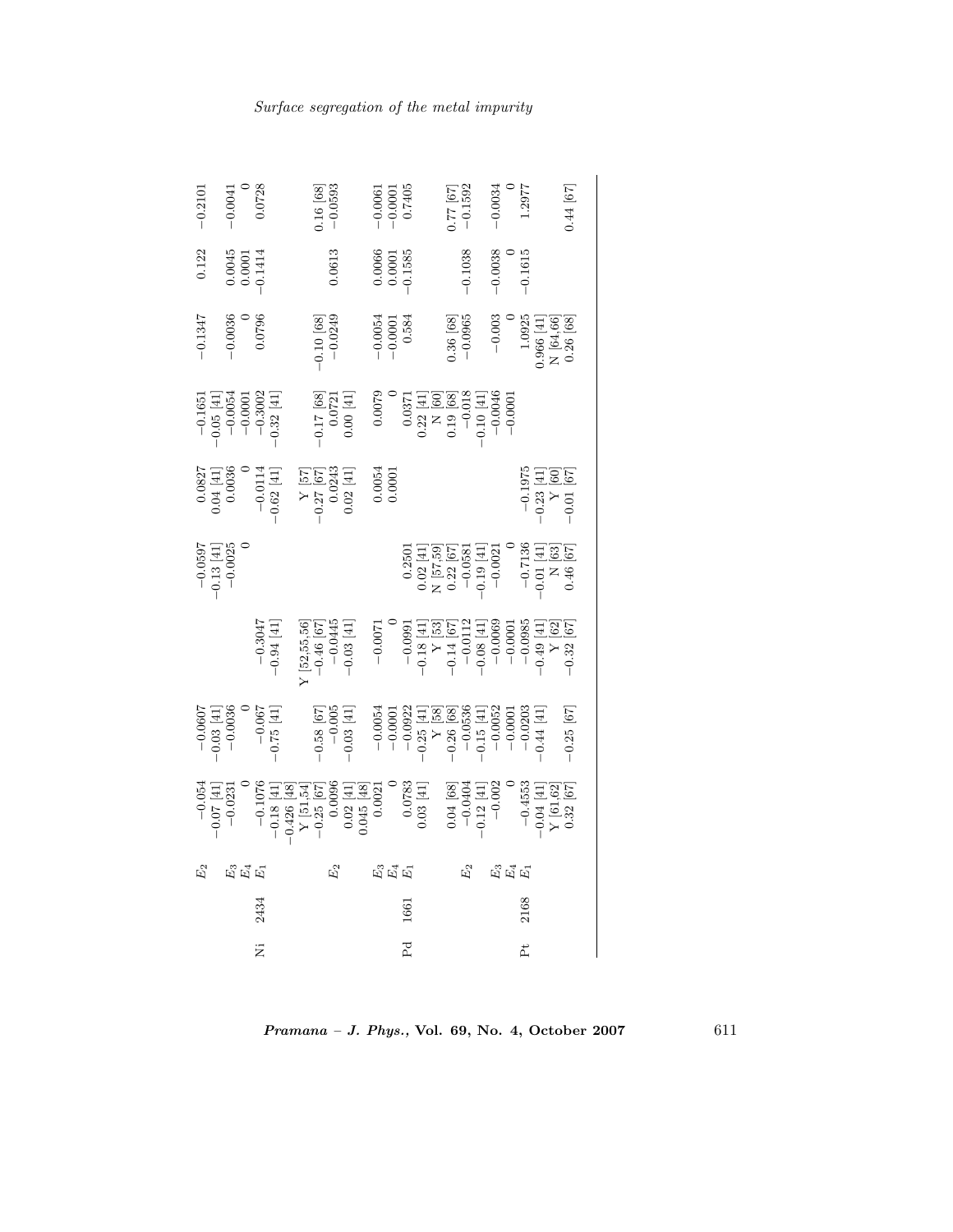|                |      |                        | $Table 3.$ $Conting$                                                                                                                                                                                                                                                                                                   |                                                                                                                                                                                                                                                                                                                                                  |                                                                                                                                                                                                                                                                                                                              |                                                                                                                                                                                                                                                                                                                                     |                                                                                                                                                                                                                                                         |                                                                                                                                                                                                                                                                                           |                                                                                                                                             |                                     |                                                                                                              |
|----------------|------|------------------------|------------------------------------------------------------------------------------------------------------------------------------------------------------------------------------------------------------------------------------------------------------------------------------------------------------------------|--------------------------------------------------------------------------------------------------------------------------------------------------------------------------------------------------------------------------------------------------------------------------------------------------------------------------------------------------|------------------------------------------------------------------------------------------------------------------------------------------------------------------------------------------------------------------------------------------------------------------------------------------------------------------------------|-------------------------------------------------------------------------------------------------------------------------------------------------------------------------------------------------------------------------------------------------------------------------------------------------------------------------------------|---------------------------------------------------------------------------------------------------------------------------------------------------------------------------------------------------------------------------------------------------------|-------------------------------------------------------------------------------------------------------------------------------------------------------------------------------------------------------------------------------------------------------------------------------------------|---------------------------------------------------------------------------------------------------------------------------------------------|-------------------------------------|--------------------------------------------------------------------------------------------------------------|
|                |      |                        |                                                                                                                                                                                                                                                                                                                        |                                                                                                                                                                                                                                                                                                                                                  |                                                                                                                                                                                                                                                                                                                              |                                                                                                                                                                                                                                                                                                                                     | Impurity                                                                                                                                                                                                                                                |                                                                                                                                                                                                                                                                                           |                                                                                                                                             |                                     |                                                                                                              |
| Host           | S    | $E_i$                  | Ju                                                                                                                                                                                                                                                                                                                     | Ag                                                                                                                                                                                                                                                                                                                                               | Au                                                                                                                                                                                                                                                                                                                           | Ż                                                                                                                                                                                                                                                                                                                                   | $_{\rm P}^{\rm d}$                                                                                                                                                                                                                                      | ቪ                                                                                                                                                                                                                                                                                         | Rh                                                                                                                                          | $\mathbf{z}$                        | $\mathbf{H}$                                                                                                 |
|                |      | $E_2$                  |                                                                                                                                                                                                                                                                                                                        |                                                                                                                                                                                                                                                                                                                                                  |                                                                                                                                                                                                                                                                                                                              |                                                                                                                                                                                                                                                                                                                                     |                                                                                                                                                                                                                                                         |                                                                                                                                                                                                                                                                                           | $-0.1802$                                                                                                                                   | 0.1841                              | $-0.2741$                                                                                                    |
|                |      |                        |                                                                                                                                                                                                                                                                                                                        |                                                                                                                                                                                                                                                                                                                                                  |                                                                                                                                                                                                                                                                                                                              |                                                                                                                                                                                                                                                                                                                                     |                                                                                                                                                                                                                                                         |                                                                                                                                                                                                                                                                                           |                                                                                                                                             |                                     |                                                                                                              |
|                |      |                        |                                                                                                                                                                                                                                                                                                                        |                                                                                                                                                                                                                                                                                                                                                  |                                                                                                                                                                                                                                                                                                                              |                                                                                                                                                                                                                                                                                                                                     |                                                                                                                                                                                                                                                         |                                                                                                                                                                                                                                                                                           | $-0.0063$<br>$-0.0001$                                                                                                                      |                                     |                                                                                                              |
|                |      | E3<br>E4<br>E1         |                                                                                                                                                                                                                                                                                                                        |                                                                                                                                                                                                                                                                                                                                                  |                                                                                                                                                                                                                                                                                                                              |                                                                                                                                                                                                                                                                                                                                     |                                                                                                                                                                                                                                                         |                                                                                                                                                                                                                                                                                           |                                                                                                                                             |                                     |                                                                                                              |
| Rh             | 2896 |                        | $\begin{array}{r} -0.0867 \\ -0.0914 \\ -0.0043 \\ -0.0043 \\ -0.0185 \\ -0.0141 \\ -0.0185 \\ -0.0141 \\ -0.0185 \\ -0.0014 \\ -0.0014 \\ -0.0016 \\ -0.0016 \\ -0.0016 \\ -0.0014 \\ -0.0016 \\ -0.0014 \\ -0.0014 \\ -0.0014 \\ -0.0014 \\ -0.0014 \\ -0.0014 \\ -0.0014 \\ -0.0014 \\ -0.0014 \\ -0.0014 \\ -0.00$ | $\begin{array}{r} 1075 \\ -0.06 \\ -0.06 \\ -0.06 \\ -0.06 \\ -0.06 \\ -0.06 \\ -0.06 \\ -0.06 \\ -0.06 \\ -0.03 \\ -0.03 \\ -0.03 \\ -0.03 \\ -0.03 \\ -0.03 \\ -0.03 \\ -0.03 \\ -0.03 \\ -0.03 \\ -0.03 \\ -0.03 \\ -0.03 \\ -0.03 \\ -0.03 \\ -0.03 \\ -0.03 \\ -0.03 \\ -0.03 \\ -0.03 \\ -0.03 \\ -0.03 \\ -0.03 \\ -0.03 \\ -0.03 \\ -0.$ | $\begin{array}{r} 0.1842 \\ 0.04 \begin{bmatrix} 41 \\ 91 \end{bmatrix} \\ 0.0082 \\ 0.0082 \\ -0.2923 \end{array}$                                                                                                                                                                                                          | $\begin{array}{r} 0 \\ 8400 \\ -0.000 \\ -0.000 \\ -0.000 \\ -0.000 \\ -0.000 \\ -0.000 \\ -0.000 \\ -0.000 \\ -0.000 \\ -0.000 \\ -0.000 \\ -0.000 \\ -0.000 \\ -0.000 \\ -0.000 \\ -0.000 \\ -0.000 \\ -0.000 \\ -0.000 \\ -0.000 \\ -0.000 \\ -0.000 \\ -0.000 \\ -0.000 \\ -0.000 \\ -0.000 \\ -0.000 \\ -0.000 \\ -0.000 \\ -$ | $\begin{array}{r} 0.1272 \ 0.12 \ [41] \ 0.0063 \ 0.0001 \ 0.0001 \ -0.5378 \end{array}$                                                                                                                                                                |                                                                                                                                                                                                                                                                                           |                                                                                                                                             | 0.0077<br>10001<br>10.443           | $-0.007$<br>$-0.0001$<br>$0.227$                                                                             |
|                |      |                        |                                                                                                                                                                                                                                                                                                                        |                                                                                                                                                                                                                                                                                                                                                  |                                                                                                                                                                                                                                                                                                                              |                                                                                                                                                                                                                                                                                                                                     |                                                                                                                                                                                                                                                         |                                                                                                                                                                                                                                                                                           |                                                                                                                                             |                                     |                                                                                                              |
|                |      |                        |                                                                                                                                                                                                                                                                                                                        |                                                                                                                                                                                                                                                                                                                                                  |                                                                                                                                                                                                                                                                                                                              |                                                                                                                                                                                                                                                                                                                                     |                                                                                                                                                                                                                                                         |                                                                                                                                                                                                                                                                                           |                                                                                                                                             |                                     |                                                                                                              |
|                |      |                        |                                                                                                                                                                                                                                                                                                                        |                                                                                                                                                                                                                                                                                                                                                  |                                                                                                                                                                                                                                                                                                                              |                                                                                                                                                                                                                                                                                                                                     |                                                                                                                                                                                                                                                         |                                                                                                                                                                                                                                                                                           |                                                                                                                                             |                                     |                                                                                                              |
|                |      | <b>EEEEEE</b>          |                                                                                                                                                                                                                                                                                                                        |                                                                                                                                                                                                                                                                                                                                                  |                                                                                                                                                                                                                                                                                                                              |                                                                                                                                                                                                                                                                                                                                     |                                                                                                                                                                                                                                                         |                                                                                                                                                                                                                                                                                           |                                                                                                                                             | 0.0458<br>0.0043<br>0.0001          | $\begin{array}{r} 0.23 \; [68] \\ -0.0887 \\ -0.0022 \\ -0.0022 \\ 1.3299 \\ -0.1594 \\ -0.0026 \end{array}$ |
|                |      |                        |                                                                                                                                                                                                                                                                                                                        |                                                                                                                                                                                                                                                                                                                                                  |                                                                                                                                                                                                                                                                                                                              |                                                                                                                                                                                                                                                                                                                                     |                                                                                                                                                                                                                                                         |                                                                                                                                                                                                                                                                                           |                                                                                                                                             |                                     |                                                                                                              |
| $\overline{A}$ | 900  |                        |                                                                                                                                                                                                                                                                                                                        |                                                                                                                                                                                                                                                                                                                                                  |                                                                                                                                                                                                                                                                                                                              |                                                                                                                                                                                                                                                                                                                                     |                                                                                                                                                                                                                                                         |                                                                                                                                                                                                                                                                                           |                                                                                                                                             |                                     |                                                                                                              |
|                |      |                        |                                                                                                                                                                                                                                                                                                                        |                                                                                                                                                                                                                                                                                                                                                  |                                                                                                                                                                                                                                                                                                                              |                                                                                                                                                                                                                                                                                                                                     |                                                                                                                                                                                                                                                         |                                                                                                                                                                                                                                                                                           |                                                                                                                                             |                                     |                                                                                                              |
|                |      |                        |                                                                                                                                                                                                                                                                                                                        |                                                                                                                                                                                                                                                                                                                                                  |                                                                                                                                                                                                                                                                                                                              |                                                                                                                                                                                                                                                                                                                                     |                                                                                                                                                                                                                                                         |                                                                                                                                                                                                                                                                                           |                                                                                                                                             |                                     |                                                                                                              |
|                |      |                        |                                                                                                                                                                                                                                                                                                                        |                                                                                                                                                                                                                                                                                                                                                  |                                                                                                                                                                                                                                                                                                                              |                                                                                                                                                                                                                                                                                                                                     |                                                                                                                                                                                                                                                         |                                                                                                                                                                                                                                                                                           |                                                                                                                                             |                                     |                                                                                                              |
| ᅼ              | 2895 |                        |                                                                                                                                                                                                                                                                                                                        |                                                                                                                                                                                                                                                                                                                                                  |                                                                                                                                                                                                                                                                                                                              |                                                                                                                                                                                                                                                                                                                                     |                                                                                                                                                                                                                                                         |                                                                                                                                                                                                                                                                                           |                                                                                                                                             | $-0.7455$                           |                                                                                                              |
|                |      |                        |                                                                                                                                                                                                                                                                                                                        |                                                                                                                                                                                                                                                                                                                                                  | $\begin{array}{r} 1.82 \\[-4pt] 0.0388 \\[-4pt] 0.00046 \\[-4pt] 0.00046 \\[-4pt] 0.0000 \\[-4pt] 0.0000 \\[-4pt] -0.003 \\[-4pt] -0.003 \\[-4pt] -0.003 \\[-4pt] -0.003 \\[-4pt] -0.0003 \\[-4pt] -0.0003 \\[-4pt] -0.0003 \\[-4pt] -0.0003 \\[-4pt] -0.0003 \\[-4pt] -0.0003 \\[-4pt] -0.0003 \\[-4pt] -0.0003 \\[-4pt] -$ |                                                                                                                                                                                                                                                                                                                                     | $\begin{array}{r} 0.47 \begin{bmatrix} 67 \\ 67 \\ -0.0201 \\ 0.002 \\ 0.002 \\ 0.002 \\ 0.002 \\ -0.024 \\ 0.3168 \\ -0.024 \\ 0.034 \\ -0.057 \\ 0.58 \\ 67 \\ -0.057 \\ -0.057 \\ -0.057 \\ 0.03 \\ 0.03 \\ 0.03 \\ 0.03 \\ \end{array} \end{array}$ | $\begin{array}{r} 0.00000 \\ 0.000000 \\ 0.000000 \\ 0.00000 \\ 0.00000 \\ 0.00000 \\ 0.00000 \\ 0.00000 \\ 0.00000 \\ 0.00000 \\ 0.00000 \\ 0.0000 \\ 0.0000 \\ 0.0000 \\ 0.0000 \\ 0.0000 \\ 0.0000 \\ 0.0000 \\ 0.0000 \\ 0.0000 \\ 0.0000 \\ 0.0000 \\ 0.0000 \\ 0.0000 \\ 0.0000 \\$ | $\begin{array}{r} 1.1279 \\ -0.0937 \\ -0.0024 \\ -0.0024 \\ -0.2564 \\ -0.2564 \\ -0.0809 \\ -0.0809 \\ -0.0809 \\ -0.0025 \\ \end{array}$ |                                     |                                                                                                              |
|                |      |                        |                                                                                                                                                                                                                                                                                                                        |                                                                                                                                                                                                                                                                                                                                                  |                                                                                                                                                                                                                                                                                                                              |                                                                                                                                                                                                                                                                                                                                     |                                                                                                                                                                                                                                                         |                                                                                                                                                                                                                                                                                           |                                                                                                                                             |                                     |                                                                                                              |
|                |      | E<br>E S<br>E S<br>E 4 |                                                                                                                                                                                                                                                                                                                        |                                                                                                                                                                                                                                                                                                                                                  |                                                                                                                                                                                                                                                                                                                              |                                                                                                                                                                                                                                                                                                                                     |                                                                                                                                                                                                                                                         |                                                                                                                                                                                                                                                                                           |                                                                                                                                             | $-0.0963$<br>$-0.0054$<br>$-0.0001$ |                                                                                                              |
|                |      |                        |                                                                                                                                                                                                                                                                                                                        |                                                                                                                                                                                                                                                                                                                                                  |                                                                                                                                                                                                                                                                                                                              |                                                                                                                                                                                                                                                                                                                                     |                                                                                                                                                                                                                                                         |                                                                                                                                                                                                                                                                                           |                                                                                                                                             |                                     |                                                                                                              |
|                |      |                        |                                                                                                                                                                                                                                                                                                                        |                                                                                                                                                                                                                                                                                                                                                  |                                                                                                                                                                                                                                                                                                                              |                                                                                                                                                                                                                                                                                                                                     |                                                                                                                                                                                                                                                         |                                                                                                                                                                                                                                                                                           |                                                                                                                                             |                                     |                                                                                                              |

# *Jian-Min Zhang, Bo Wang and Ke-Wei Xu*

Table 3. Continued...

612 *Pramana – J. Phys.,* **Vol. 69, No. 4, October 2007**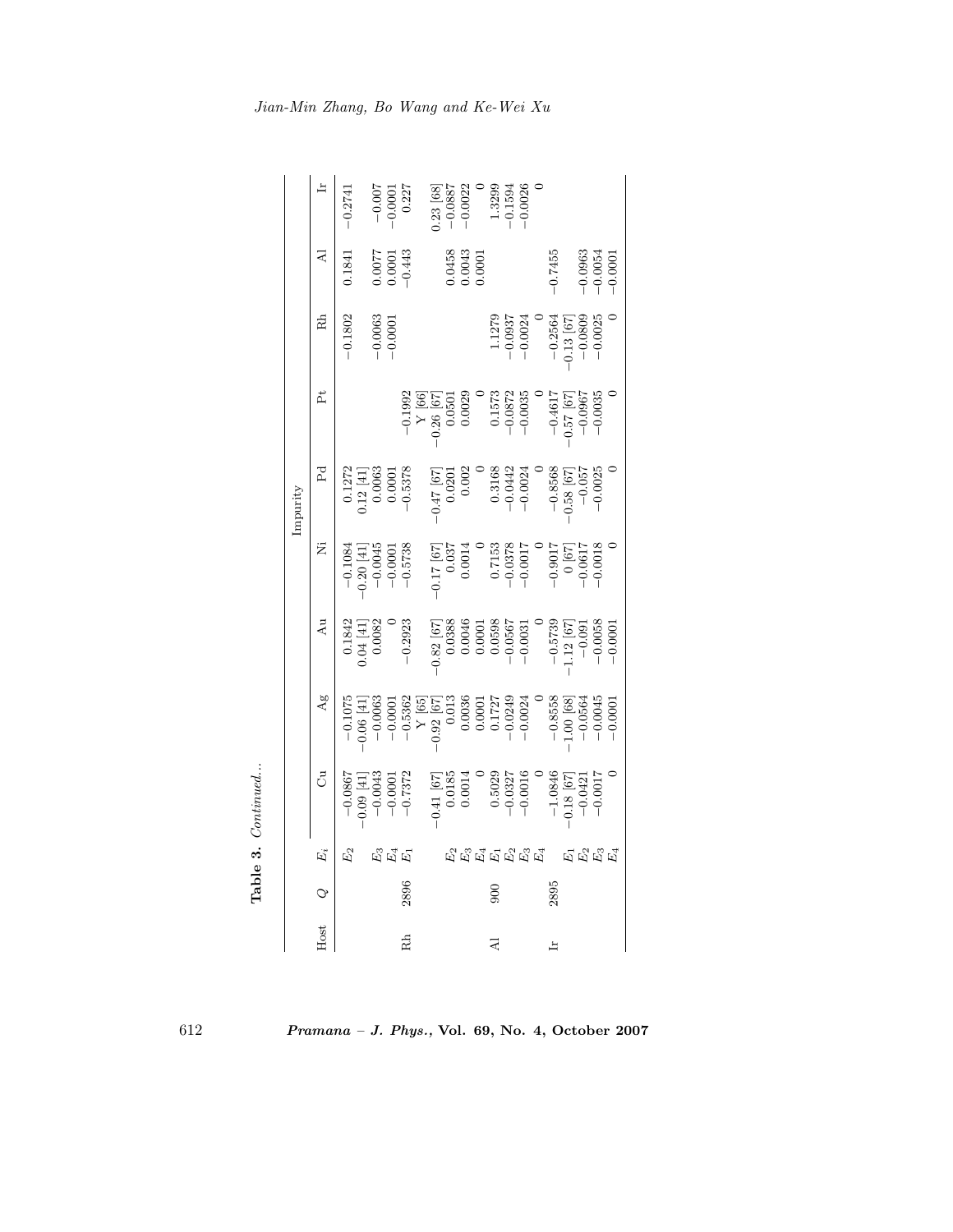

**Figure 1.** Relation between the segregation energy of the first layer  $E_1$  (eV) and the differences in the  $(100)$  surface energy of the impurity to host crystals  $\Delta Q = Q_{\rm imp} - Q_{\rm hos}$  (mJ·m<sup>-2</sup>) for nine fcc metals Cu, Ag, Au, Ni, Pd, Pt, Rh, Al and Ir.

results are in good agreement with the available experimental results (table 3) with 'Y' representing the detected impurity in the surface and 'N' representing the undetected impurity in the surface. In spite of our calculated values of segregation energy not completely the same as other available theoretical results, the signs of the segregation energy are identical. In this article, the surface segregation energies of Rh and Ir are also calculated, which are not calculated in previous EAM calculation [41]. Most of our calculated values, for example, Pd and Pt in Cu, Cu, Au and Ni in Ag, Pd in Au, Rh in Ni, Ni and Ir in Pd and Ir in Rh, are closer to the first principle values [67,68] than that calculated by EAM. Unfortunately, there are no theoretical values that can be compared with Al.

An oscillatory damping phenomenon appears for a single impurity in each of the first four layers other than a monotonic damping for Ag, Au or Pt in Cu, Au or Pd in Ag, Ag or Pd in Au, Ag or Au in Ni, Ag, Au, Pt or Al in Pd, Cu, Ag or Ni in Pt, and eight impurities in Ir host. An oscillation in the segregation energy corresponds to an oscillation in the composition profile and a monotonic damping means a composition convergence to the bulk value monotonically. Furthermore, the absolute values of  $E_1$  for a single impurity in the first layer is much higher than the absolute values of  $E_2$ ,  $E_3$  and  $E_4$  for a single impurity in the second, third and fourth layer. The results show that the effect of the surface is down to the fourth-layer and an oscillatory or monotonic damping  $(|E_1|>|E_2|>|E_3|>|E_4|)$ phenomenon in segregation energy has been obtained. Such a damping phenomenon has also been observed in other calculations for  $E_1$  and  $E_2$  excepting Cu or Ni in Pd or Pt host, the segregation energies being larger for the second layer than for the first layer [41].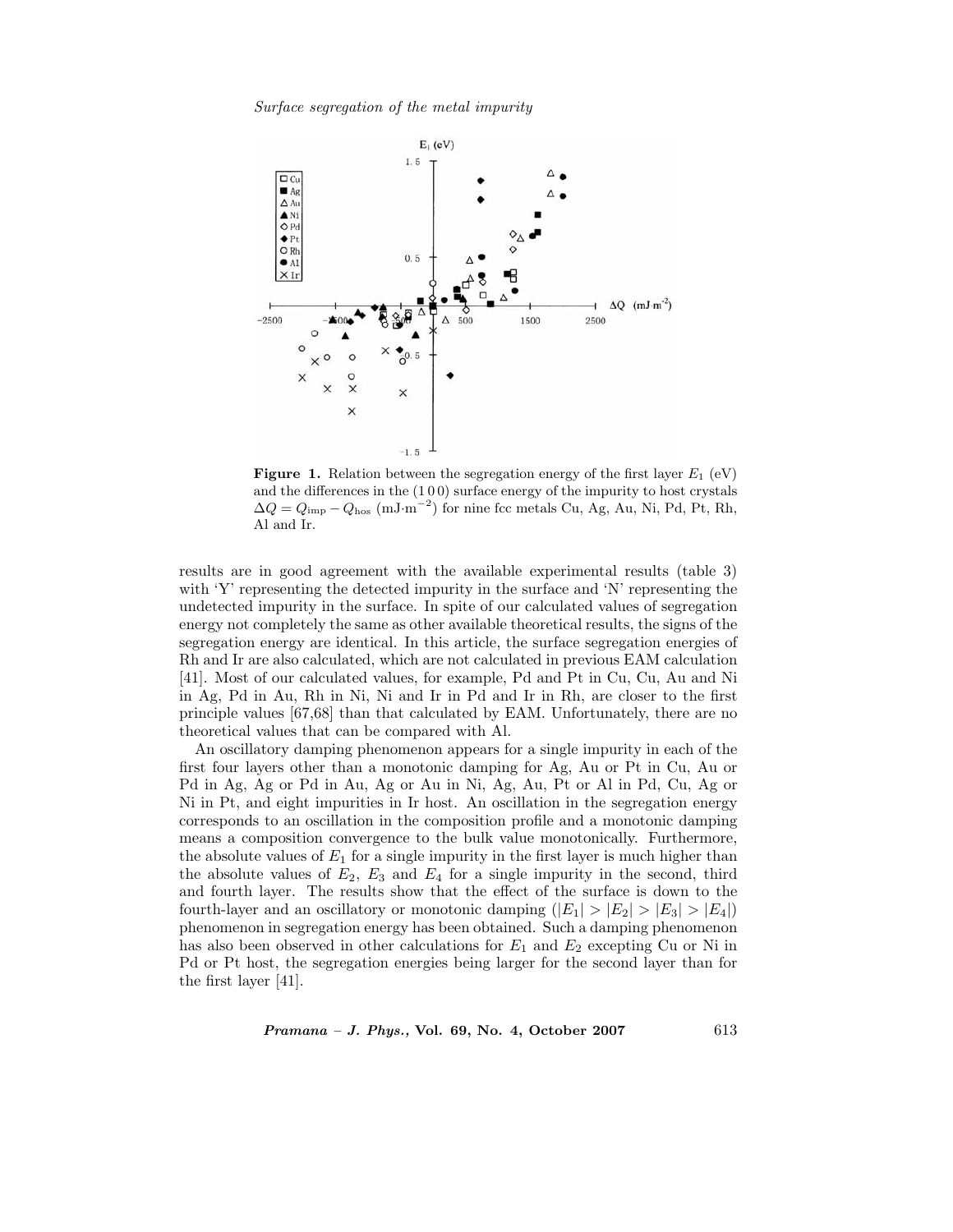The absolute values of  $E_1$  for a single impurity in the first layer is much higher than that in the nether layers. Thus, the surface segregation will work or not is mainly determined by the segregation energy of the first layer  $E_1$ . In order to explain the surface segregation phenomena, the relation between the segregation energy of the first layer  $E_1$  and the differences in the (100) surface energy [69] of the impurity to host crystals  $\Delta Q = Q_{\text{imp}} - Q_{\text{hos}}$  is illustrated in figure 1. It is interesting to note that 66 among 72 data points (excepting Au in Ag, Ag in Au, Cu or Pt in Pd, Ni in Pt and Ir in Rh host) drop to the first and third quadrants. That is, a positive (negative) segregation energy  $E_1$  corresponds to a positive (negative) difference in the (100) surface energy between the impurity and host crystals  $\Delta Q$ . Thus, we conclude that an impurity with lower surface energy will segregate to the surface of the host with higher surface energy. On the other hand, an impurity with higher surface energy cannot segregate to the surface of the host with higher surface energy. For example, the eight impurities (except Ir in Rh host) can segregate to the first layer of Rh or Ir host  $(100)$  surface since the surface energy of 2896 and 2895 mJ·m<sup>-2</sup> for Rh and Ir respectively is higher than that of the other impurity metals. On the contrary, all eight impurities cannot segregate to the first layer of the Al host  $(100)$  surface since Al has the lowest surface energy  $(900 \text{ mJ} \cdot \text{m}^{-2})$ .

# **4. Conclusions**

Segregation of the impurity or solute to the surface, interface, grain or phase boundary relates directly to many surface or interface phenomena. The surface segregation energies for a single impurity to the  $(100)$  surface have been calculated using the MAEAM for nine fcc metals (Cu, Ag, Au, Ni, Pd, Pt, Rh, Al and Ir). The lattice relaxation is treated with the molecular dynamics (MD) simulation at a temperature of absolute zero at constant volume. The simulation configurations have been iteratively computed based on the energy minimization principle. The effect of the surface is only down to the fourth-layer and an oscillatory or monotonic damping phenomenon in segregation energy has been observed. Examining the relation between the segregation energy  $E_1$  for a single impurity in the first atomic layer and the differences in surface energy between the impurity and host crystals  $\Delta Q = Q_{\rm imp} - Q_{\rm hos}$ , we conclude that an impurity with lower surface energy will segregate to the surface of the host with higher surface energy.

# **Acknowledgements**

The authors would like to acknowledge the State Key Development for Basic Research of China (Grant No. 2004CB619302), and the National Natural Science Foundation of China (Grant No. 50271038) for providing financial support for this research.

#### **References**

- [1] K F McCarty, J A Nobel and N C Bartelt, *Nature (London)* **412**, 622 (2001)
- [2] M J Rost, S B van Albada and J W M Frenken, *Surf. Sci.* **518**, 21 (2002)
- [3] Y Gauthier, Y Joly and R Baudoing, *Phys. Rev.* **B31**, 6216 (1985)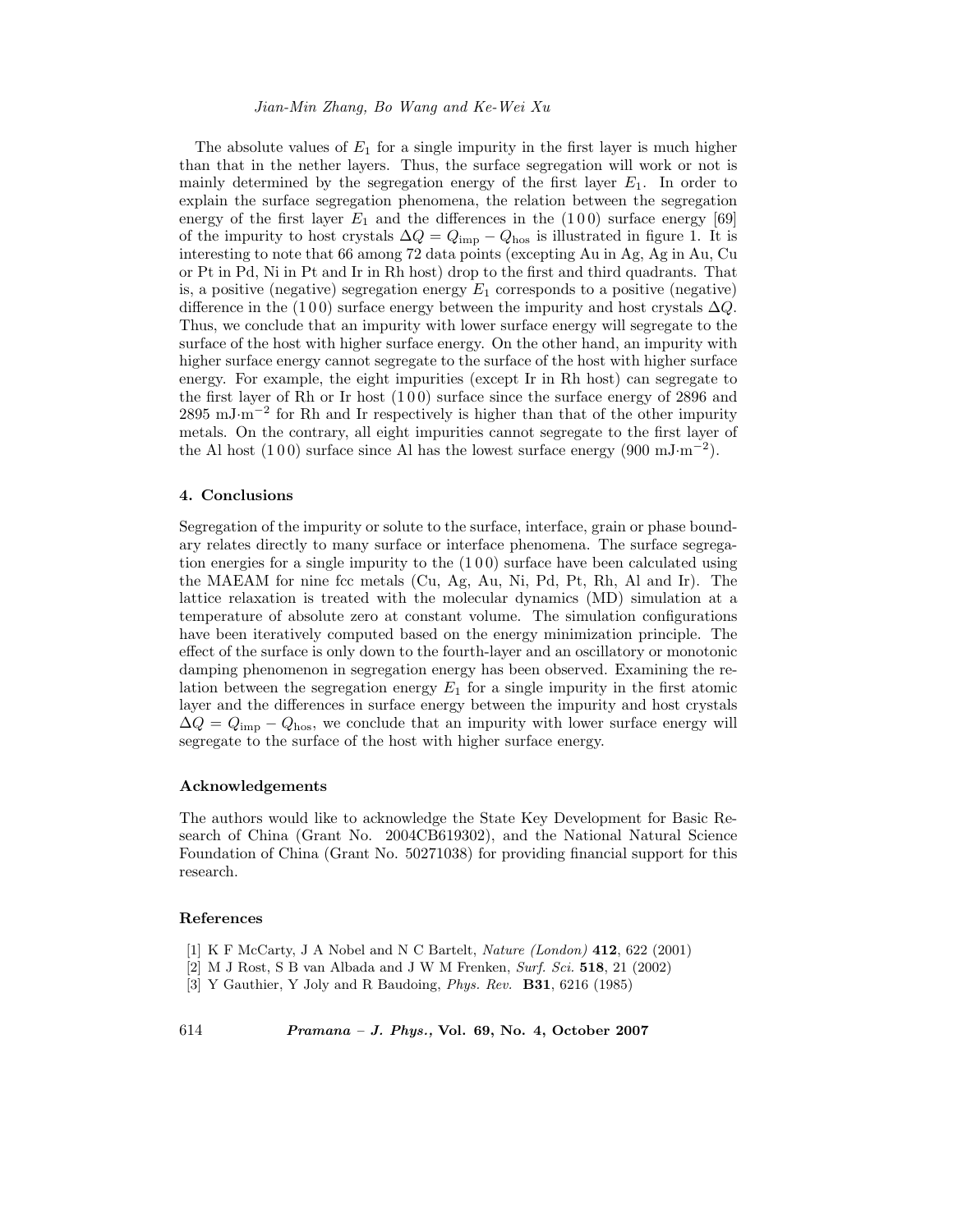- [4] J L Rousset, A J Renouprez and A M Cadrot, *Phys. Rev.* **B58**, 2150 (1998)
- [5] S E Hornstrom and L I Johansson, *Appl. Surf. Sci.* **27**, 235 (1986)
- [6] M Ahmad and T T Tsong, *Appl. Phys. Lett.* **44**, 40 (1984)
- [7] W T Geng, *Phys. Rev.* **B68**, 233402 (2003)
- [8] L Fritschea and J Kollerb, *J. Solid State Chem.* **176**, 652 (2003)
- [9] F R de Boer, R Boom, W C M Mattens, A R Miedema and A N Niessen, *Cohesion in metals* (Elsevier Science Publishers, Amsterdam, 1988) p. 84
- [10] J R Chelikowsky, *Surf. Sci.* **139**, L197 (1984)
- [11] P Lambin and J P Gaspard, *J. Phys.* **F10**, 2413 (1980)
- [12] S Mukherjee and J L Moran-Lopez, *Surf. Sci.* **188**, L742 (1987)
- [13] M Brejnak and P Modrak, *Surf. Sci.* **247**, 215 (1991)
- [14] A F C Camposa, F A Tourinhoa, G J da Silvab and J Depeyrotb, *J. Magn. Magn. Mater.* **289**, 171 (2005)
- [15] M S Daw, S M Foiles and M I Baskes, *Mater. Sci. Rep.* **9**, 251 (1993)
- [16] M J Stott and E Zaremba, *Phys. Rev.* **B22**, 1564 (1980)
- [17] J K Nørskov and N D Lang, *Phys. Rev.* **B21**, 2131 (1980)
- [18] M S Daw and M I Baskes, *Phys. Rev. Lett.* **50**, 1285 (1983)
- [19] M S Daw and M I Naskes, *Phys. Rev.* **B29**, 6443 (1984)
- [20] A Landa, P Wynblatt, D J Siegel, J B Adams, O N Mryasov and X Y Liu, *Acta. Mater.* **48**, 1753 (2000)
- [21] R A Johnson, *Phys. Rev.* **B37**, 3924 (1988)
- [22] R A Johnson and D J Oh, *J. Mater. Res.* **4**, 1195 (1988)
- [23] D J Oh and R A Johnson, *J. Mater. Res.* **3**, 471 (1988)
- [24] B W Zhang, Y F Ouyang, S Z Liao and Z P Jin, *Phys.* **B26**, 218 (1999)
- [25] B W Zhang, W Y Hu and X L Shu, *Theory of embedded atom method and its application to materials science* (Hunan University Press, Changsha, 2002)
- [26] S M Foiles and M S Daw, *J. Mater. Res.* **2**, 971 (1987)
- [27] R W Dickson and J B Wachtman, *J. Appl. Phys.* **40**, 2276 (1969)
- [28] F Ma, J M Zhang and K W Xu, *Surf. Interface Anal.* **36**, 355 (2004)
- [29] J M Zhang, X M Wei and H Xin, *Appl. Surf. Sci.* **243**, 1 (2005)
- [30] J M Zhang, Y H Huang, X J Wu and K W Xu, *Appl. Surf. Sci.* **252**, 4936 (2006)
- [31] J M Zhang, Y Shu and K W Xu, *Appl. Surf. Sci.* **252**, 5207 (2006)
- [32] J M Zhang, X L Song, X J Zhang, K W Xu and V Ji, *Surf. Sci.* **600**, 1277 (2006)
- [33] B W Zhang and Y F Ouyang, *Phys. Rev.* **B48**, 3022 (1993)
- [34] W Y Hu, B W Zhang, X L Shu and B Y Huang, *J. Alloys Compd.* **287**, 159 (1999)
- [35] J H Rose, J R Smith, F Guinea and J Ferante, *Phys. Rev.* **B29**, 2963 (1984)
- [36] C S Barrett and T B Massalski, *Structure of metals* (Pergamon Press, Oxford, 1980)
- [37] C Kittle, *Introduction to solid state physics* (Wiley, New York, 1976)
- [38] R A Johnson, *Phys. Rev.* **B39**, 12554 (1989)
- [39] D E Gray, *American institute of physics handbook* (McGraw-Hill Book Company, New York, 1972)
- [40] R A Johnson, *Phys. Rev.* **B39**, 12544 (1989)
- [41] S M Foiles, M I Baskes and M S Daw, *Phys. Rev.* **B33**, 7983 (1986)
- [42] P Braun and W Faber, *Surf. Sci.* **57**, 57 (1976)
- [43] B E Sundauist, *Acta. Metall.* **12**, 585 (1964)
- [44] G Bozzolo, B Good and J Ferrante, *Surf. Sci.* **289**, 169 (1993)
- [45] S Schomann and E Taglauer, *Surf. Rev. Lett.* **3**, 1823 (1996)
- [46] J M McDavid and S C Fain, *Surf. Sci.* **52**, 161 (1975)
- [47] H C Potter and J M Blakely, *J. Vac. Sci. Technol.* **12**, 635 (1975)
- [48] S M Foiles, *Phys. Rev.* **B32**, 7685 (1985)